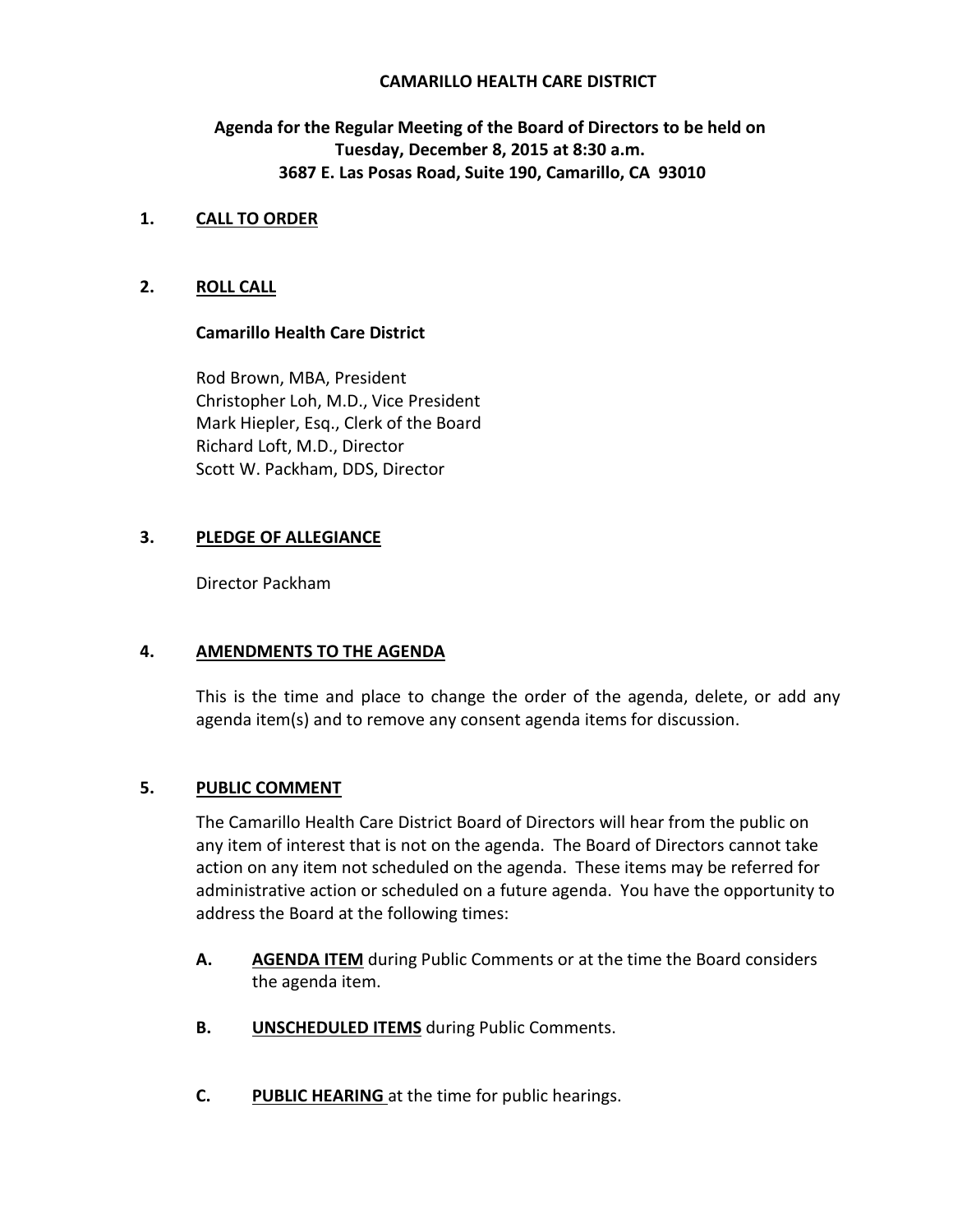## **6. APPROVAL OF MINUTES**

It is the recommendation of the District Administration that the Board of Directors approve the minutes of the Regular Meeting of October 27, 2015. (**Please see Section 6)** 

| <b>MOTION</b> | <b>SECOND</b> | <b>ABSTAIN</b> | <b>PASS</b> |  |
|---------------|---------------|----------------|-------------|--|
|               |               |                |             |  |

**BROWN\_\_\_\_\_\_ LOH\_\_\_\_\_\_\_ HIEPLER\_\_\_\_\_\_\_\_ LOFT\_\_\_\_\_\_\_\_ PACKHAM\_\_\_\_\_\_\_\_** 

## **7. CONSENT CALENDAR**

- **A.** Approval of Final Audit Report for the 2014/2015 Fiscal Year from Mark Poindexter, CPA, Poindexter & Company. **(Please see Section 7-A)**
- **B.** Approval of contract extension with Mark Poindexter, Poindexter & Company, as District Auditor for 2015/2016 and 2016/2017 fiscal years. **(Please see Section 7-B)**
- **C.** Approval of the Minutes of the Finance Committee Meeting held on October 27, 2015. **(Please see Section 7-C)**
- **D.** Approval of the Minutes of the Executive Committee Meeting held on December 1, 2015. **(Please see Section 7-D)**
- **E.** Donations: October and November 2015 **(Please see Section 7-E)**

| <b>MOTION</b> | <b>SECOND</b> |                | <b>ABSTAIN</b> | <b>PASS</b>    |
|---------------|---------------|----------------|----------------|----------------|
| <b>BROWN</b>  | 0H)           | <b>HIEPLER</b> | LOFT           | <b>PACKHAM</b> |

## **8. ACTION ITEM**

**A.** Review and approval of Professional Fee Agreement with Meyers Nave to assist as General Counsel to the Camarillo Health Care District.

**(Please see Section 8-A)** 

| <b>MOTION</b> | <b>SECOND</b> |                | <b>ABSTAIN</b> | <b>PASS</b>                |  |
|---------------|---------------|----------------|----------------|----------------------------|--|
| <b>BROWN</b>  | LOH.          | <b>HIEPLER</b> | LOFT           | <b>PACKHAM</b><br>________ |  |

 **B.** Consideration and approval of Resolution 15-11, Authorizing Investment of Monies in the Local Agency Investment Fund. **(Please see Section 8-B)** 

| <b>MOTION</b> | <b>SECOND</b> |                | <b>ABSTAIN</b> | PASS           |
|---------------|---------------|----------------|----------------|----------------|
| <b>BROWN</b>  | LOH           | <b>HIEPLER</b> | LOFT           | <b>PACKHAM</b> |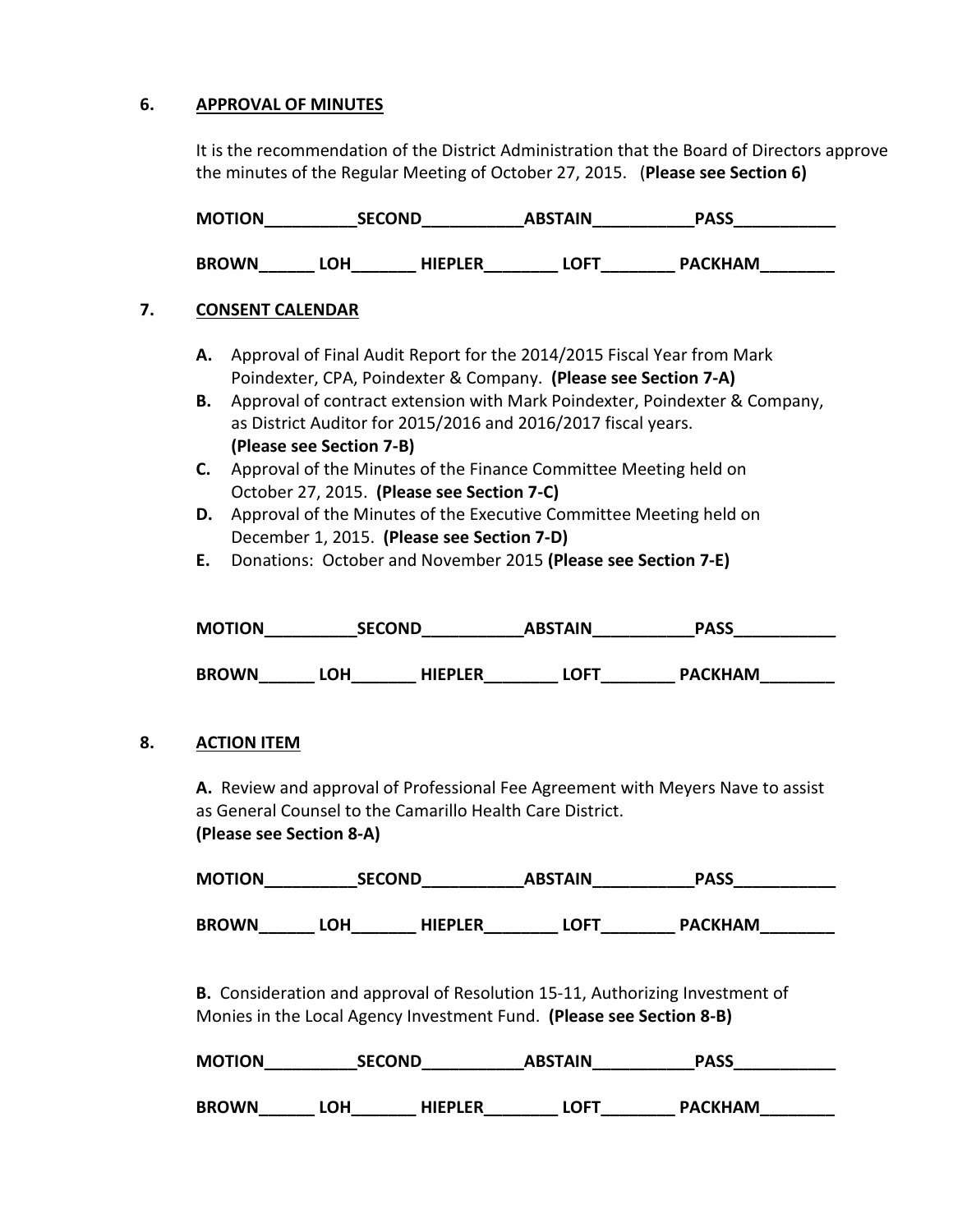**C.** Consideration and approval of Resolution 15-12, authorizing amendment of retirement plan via adoption of VALIC Retirement Services Company Retirement Plan for Governmental Employers. **(Please see Section 8-C)**

**MOTION\_\_\_\_\_\_\_\_\_\_SECOND\_\_\_\_\_\_\_\_\_\_\_ABSTAIN\_\_\_\_\_\_\_\_\_\_\_PASS\_\_\_\_\_\_\_\_\_\_\_** BROWN\_\_\_\_\_\_\_ LOH\_\_\_\_\_\_\_\_ HIEPLER\_\_\_\_\_\_\_\_\_ LOFT\_\_\_\_\_\_\_\_\_ PACKHAM\_\_\_\_\_\_\_\_\_\_\_\_\_\_\_\_\_

**D.** Review and approve Attachment B, determining the amount of compensation earnable pursuant to California Code of Regulations (CCR) Title 2, Section 570.5. **(Please see Section 8-D)** 

| <b>MOTION</b> | <b>SECOND</b> |                | <b>ABSTAIN</b> | PASS           |
|---------------|---------------|----------------|----------------|----------------|
| <b>BROWN</b>  | -OH           | <b>HIEPLER</b> | LOFT           | <b>PACKHAM</b> |

## **9. CLOSED SESSION**

Pursuant to Government Code 54956.9(d)(4) – Based on existing facts and circumstances, the legislative body of the local agency has decided to initiate or is deciding whether to initiate litigation.

**A.** Ruthann Ziegler, Meyers Nave, District Legal Counsel **B.** Michael A. Velthoen, Ferguson Case Orr Paterson, LLP

## **10. RECONVENE FROM CLOSED SESSION**

## **11. ANNOUNCEMENT OF CLOSED SESSION**

Pursuant to Government Code 54957.1 - The legislative body of any local agency shall publicly report any action taken in closed session and the vote or abstention on that action of every member present.

# **12. REORGANIZATION OF THE BOARD**

**Call for Nominations:** 

|               | А.         | <b>PRESIDENT</b><br><b>Nomination by</b> |                |                |  |
|---------------|------------|------------------------------------------|----------------|----------------|--|
| <b>MOTION</b> |            | <b>SECOND</b>                            | <b>ABSTAIN</b> | <b>PASS</b>    |  |
| <b>BROWN</b>  | <b>LOH</b> | <b>HIEPLER</b>                           | <b>LOFT</b>    | <b>PACKHAM</b> |  |